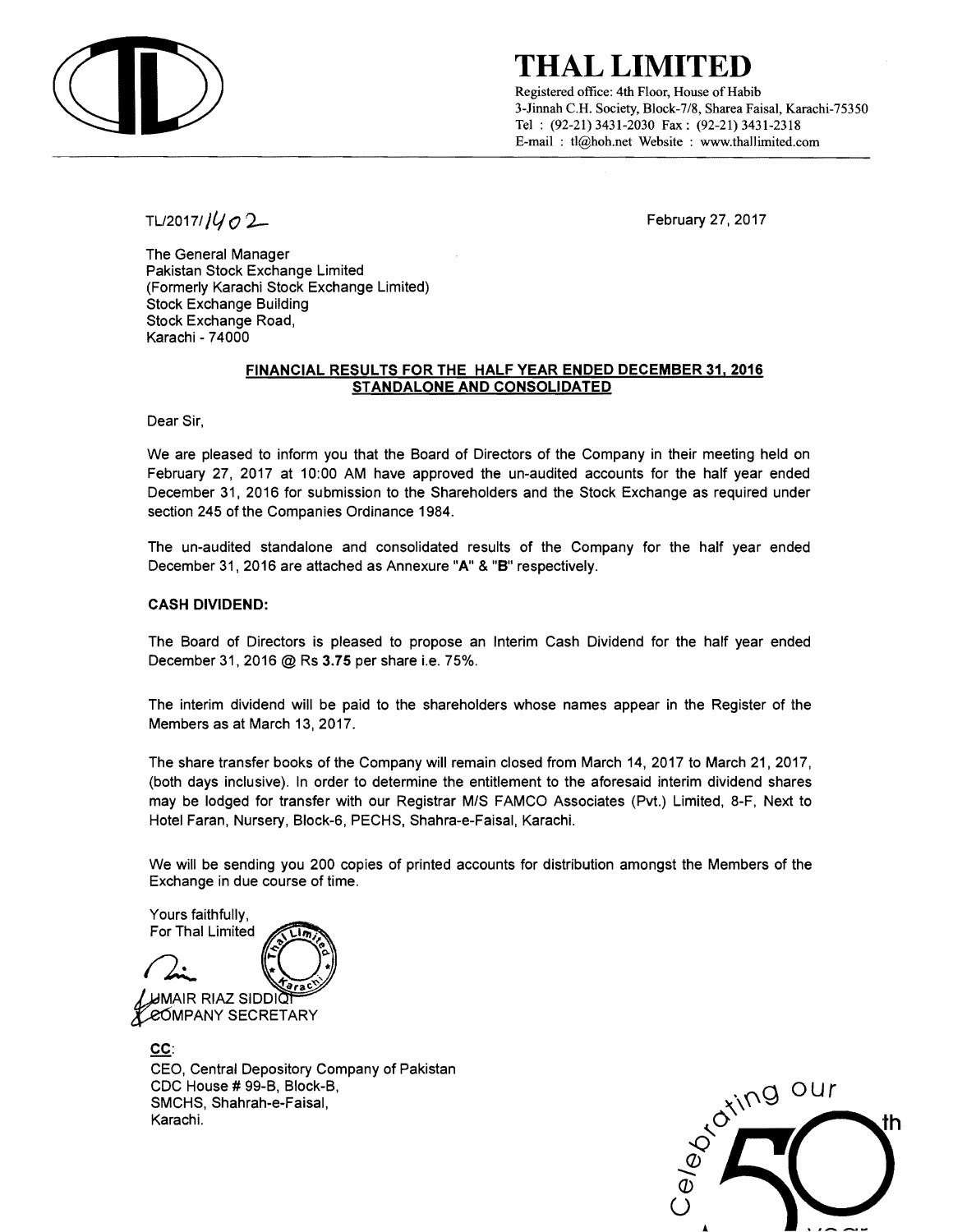

# **THAL LIMITED**

Registered office: 4th Floor, House of Habib 3-Jinnah C.H. Society, Block-7/8, Sharea Faisal, Karachi-75350 Tel : (92-21) 3431-2030 Fax: (92-21) 3431-2318 E-mail: tl@hoh.net Website: www.tha1limited.com

#### ANNEXURE·A

#### **UNCONSOLIDATED CONDENSED INTERIM PROFIT AND LOSS ACCOUNT FOR THE HALF YEAR ENDED DECEMBER 31,2016 (UN-AUDITED)**

|                                      | Half year ended |                 | (Rupees in '000')<br>Quarter ended |                 |
|--------------------------------------|-----------------|-----------------|------------------------------------|-----------------|
|                                      | Dec 31.<br>2016 | Dec 31.<br>2015 | Dec 31.<br>2016                    | Dec 31.<br>2015 |
| Revenue - net                        | 7,598,233       | 6,978,353       | 4,038,290                          | 3,574,474       |
| Cost of sales                        | (5,925,062)     | (5,471,129)     | (3, 144, 641)                      | (2,787,177)     |
| <b>Gross Profit</b>                  | 1,673,171       | 1,507,224       | 893,649                            | 787,297         |
| <b>Distribution costs</b>            | (106, 208)      | (101, 970)      | (44, 615)                          | (44, 653)       |
| Administrative expenses              | (315, 106)      | (270, 221)      | (166, 525)                         | (139, 303)      |
| Other charges                        | (209, 974)      | (716, 560)      | (151, 194)                         | 75,440          |
|                                      | (631, 288)      | (1,088,751)     | (362, 334)                         | (108, 516)      |
| Other income                         | 2,387,373       | 589,877         | 2,102,595                          | 450,148         |
| <b>Operating Profit</b>              | 3,429,256       | 1,008,350       | 2,633,910                          | 1,128,929       |
| Finance costs                        | (4,400)         | (1, 435)        | (2, 163)                           | (799)           |
| Profit before taxation               | 3,424,856       | 1,006,915       | 2,631,747                          | 1,128,130       |
| Taxation                             | (842, 359)      | (194, 423)      | (651, 566)                         | (257, 902)      |
| <b>Profit after taxation</b>         | 2,582,497       | 812,492         | 1,980,181                          | 870,228         |
|                                      | <b>Rupees</b>   |                 | <b>Rupees</b>                      |                 |
| Basic and diluted earnings per share | 31.87           | 10.03           | 24.44                              | 10.74           |